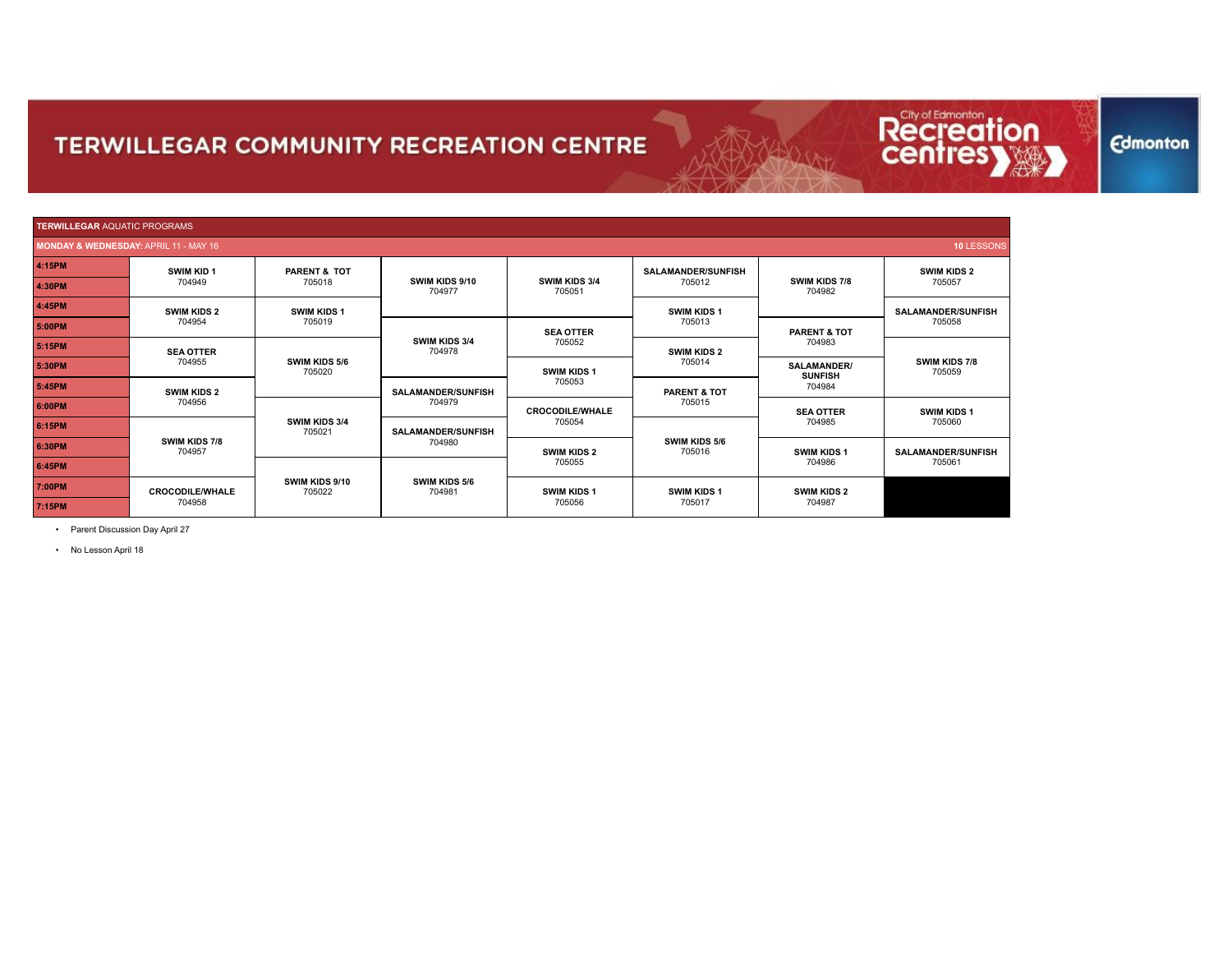

• Parent Discussion Day June 8

**Edmonton** 

Recreat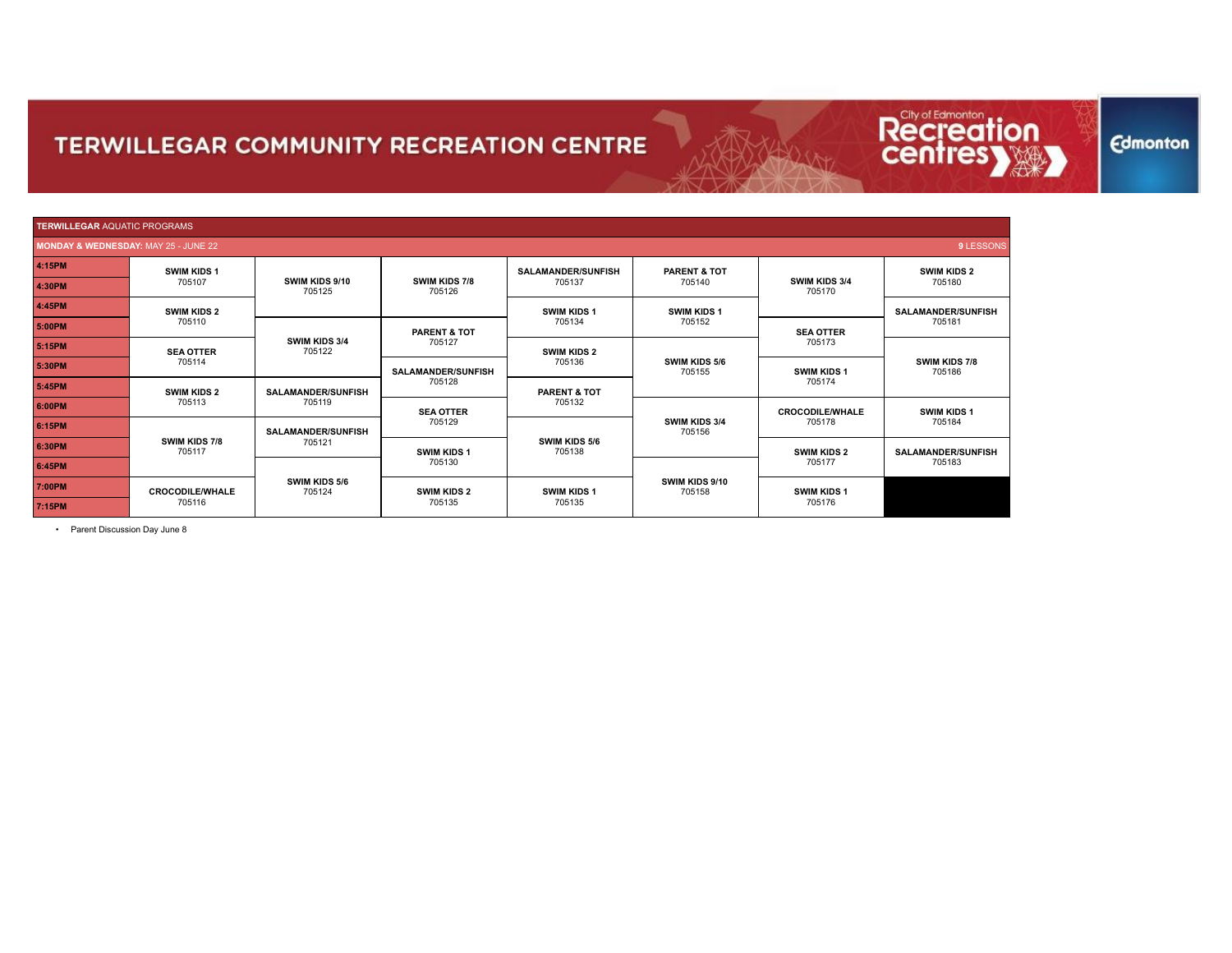

**Edmonton** 

| <b>TERWILLEGAR</b> AQUATIC PROGRAMS |                          |                         |                           |                             |                         |                                   |                                                                               |                         |        |        |  |
|-------------------------------------|--------------------------|-------------------------|---------------------------|-----------------------------|-------------------------|-----------------------------------|-------------------------------------------------------------------------------|-------------------------|--------|--------|--|
| TUESDAY: APRIL 19 - JUNE 21         |                          |                         |                           |                             |                         |                                   |                                                                               | 10 LESSONS              |        |        |  |
| 4:15PM                              | <b>SWIM KIDS 2</b>       |                         |                           | <b>SEAOTTER</b>             | <b>SEA OTTER</b>        |                                   | <b>PRIVATE LESSONS</b>                                                        |                         |        |        |  |
| 4:30PM                              | 704925                   | SWIM KIDS 5/6<br>704929 | SWIM KIDS 7/8<br>704933   | 704939                      | 699551                  | SWIM KIDS 3/4<br>704943           |                                                                               |                         |        |        |  |
| 4:45PM                              | <b>SWIM ASSESSMENT</b>   |                         |                           | <b>SALAMANDER</b>           | <b>SALAMANDER</b>       |                                   | <b>RED CROSS SWIM</b>                                                         |                         |        |        |  |
| 5:00PM                              |                          | SWIM KIDS 3/4<br>704930 | <b>PARENT &amp; TOT</b>   | 704940                      | 699448                  | <b>SEA OTTER</b>                  | <b>ADAPTED</b><br>1/2                                                         |                         |        |        |  |
| 5:15PM                              | SWIM KIDS 9/10<br>704926 |                         |                           |                             |                         | 704934                            | <b>SWIM KIDS 2</b>                                                            |                         | 704944 | 704950 |  |
| 5:30PM                              |                          |                         | <b>SALAMANDER/SUNFISH</b> | 699443<br><b>SALAMANDER</b> | SWIM KIDS 5/6<br>704941 | <b>SWIM KIDS 1</b>                | <b>RED CROSS SWIM</b><br><b>ADAPTED</b><br>3/4<br>704951<br><b>ADULT SWIM</b> |                         |        |        |  |
| 5:45PM                              |                          | SWIM KIDS 7/8<br>699482 | 704935                    |                             |                         | 704945                            |                                                                               |                         |        |        |  |
| 6:00PM                              | SWIM KIDS 3/4<br>704927  |                         | <b>SEA OTTER</b>          | 699447<br><b>SUNFISH</b>    | SWIM KIDS 3/4<br>704942 | <b>CROCODILE/</b><br><b>WHALE</b> |                                                                               |                         |        |        |  |
| 6:15PM                              |                          |                         | 704936                    |                             |                         | 704947                            |                                                                               | <b>JUNIOR LIFEGUARD</b> |        |        |  |
| 6:30PM                              | SALAMANDER/SUNFISH       | <b>PRIVATE LESSON</b>   | SWIM KIDS 1               | 699488                      |                         | <b>SWIM KIDS 2</b>                | <b>BASICS 1/2</b><br>704952                                                   | CLUB<br>704953          |        |        |  |
| 6:45PM                              | 704928                   |                         | 704938                    |                             |                         | 704948                            |                                                                               |                         |        |        |  |
| 7:00PM                              |                          |                         |                           |                             |                         |                                   |                                                                               |                         |        |        |  |
| 7:15PM                              |                          |                         |                           |                             |                         |                                   |                                                                               |                         |        |        |  |

• Parent Discussion Day May 17

| <b>PRIVATE LESSON</b>         | Apr 19 | 704988 Apr 26                 | 704989   May 3 | 704990 May 10                    | 704992<br>704991 May 17 |
|-------------------------------|--------|-------------------------------|----------------|----------------------------------|-------------------------|
| 4:15 - 4:45PM                 | May 24 | 704993 May 31<br>704994 Jun 7 |                | 704996   Jun 21<br>704995 Jun 14 | 704997                  |
|                               |        |                               |                |                                  |                         |
| <b>SWIM ASSESSMENT</b> Apr 19 |        | 704967 Apr 26                 | 704968 May 3   | 704969 May 10                    | 704970 May 17<br>704971 |
| 4:45-5:00PM                   | May 24 | 704972 May 31<br>704973 Jun 7 |                | 704974 Jun 14<br>704975 Jun 21   | 704996                  |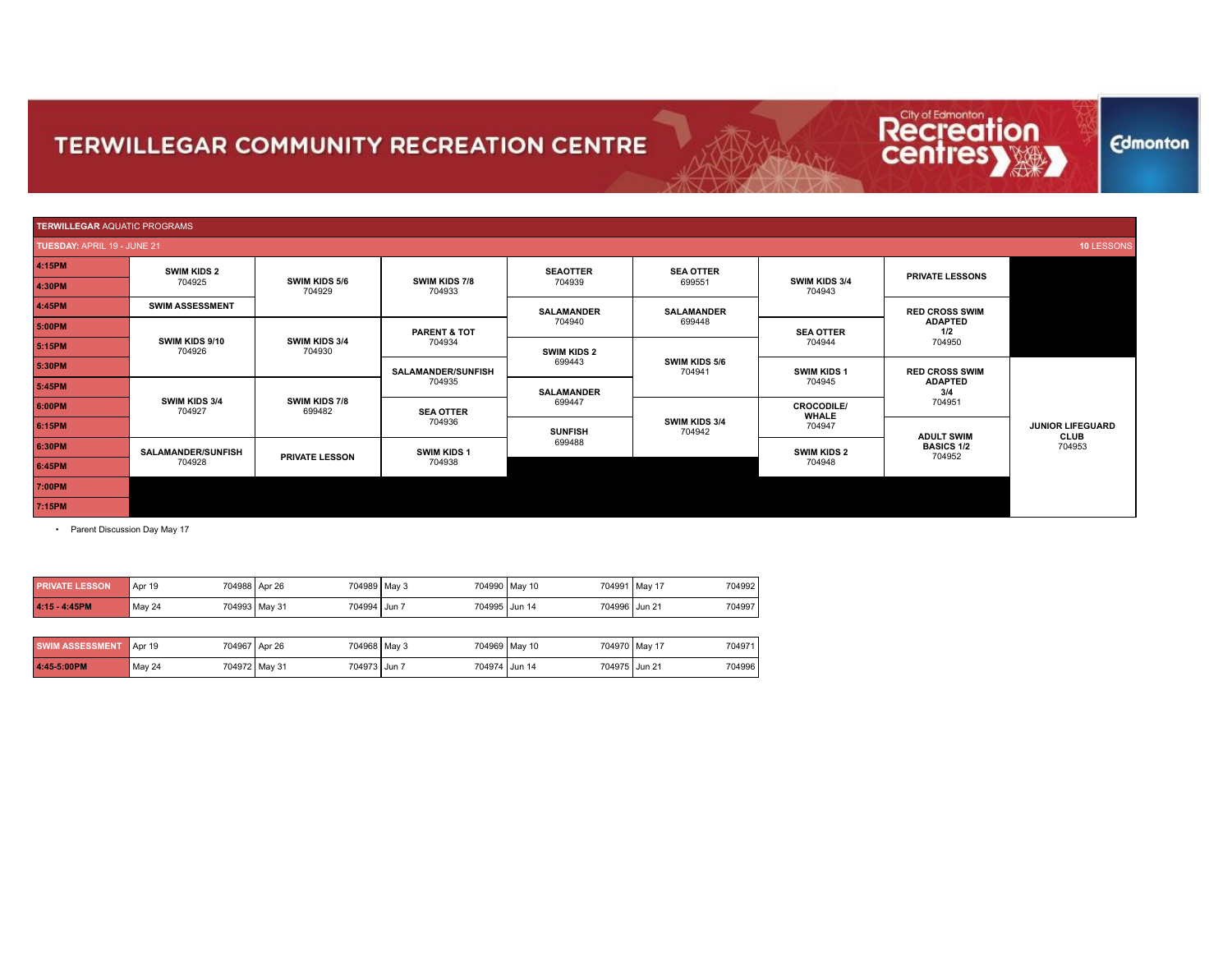

• Parent Discussion Day May 13

• No Lessons April 15 and May 20

| <b>SWIM ASSESSMENT</b> | Apr 8                    | 705243 Apr 22 | 705244 Apr 29<br>705245 May 6  | 705247<br>705246 May 13 |
|------------------------|--------------------------|---------------|--------------------------------|-------------------------|
| 4:45-5:00PM            | 705248   Jun 3<br>May 27 |               | 705249 Jun 10<br>705250 Jun 17 | 705251 Jun 14<br>705252 |

| <b>PRIVATE LESSON</b> | 705254<br>Apr 8  | 705257<br>Apr 22 | 705258 May 6<br>Apr 29         |        | 705259 May 13<br>705261 |
|-----------------------|------------------|------------------|--------------------------------|--------|-------------------------|
| 6:30-7:00PM           | May 27<br>705262 | 705263<br>Jun 3  | 705265 Jun 17<br><b>Jun 10</b> | 705266 | 705267<br>Jun 14        |

## **Edmonton**

Recrea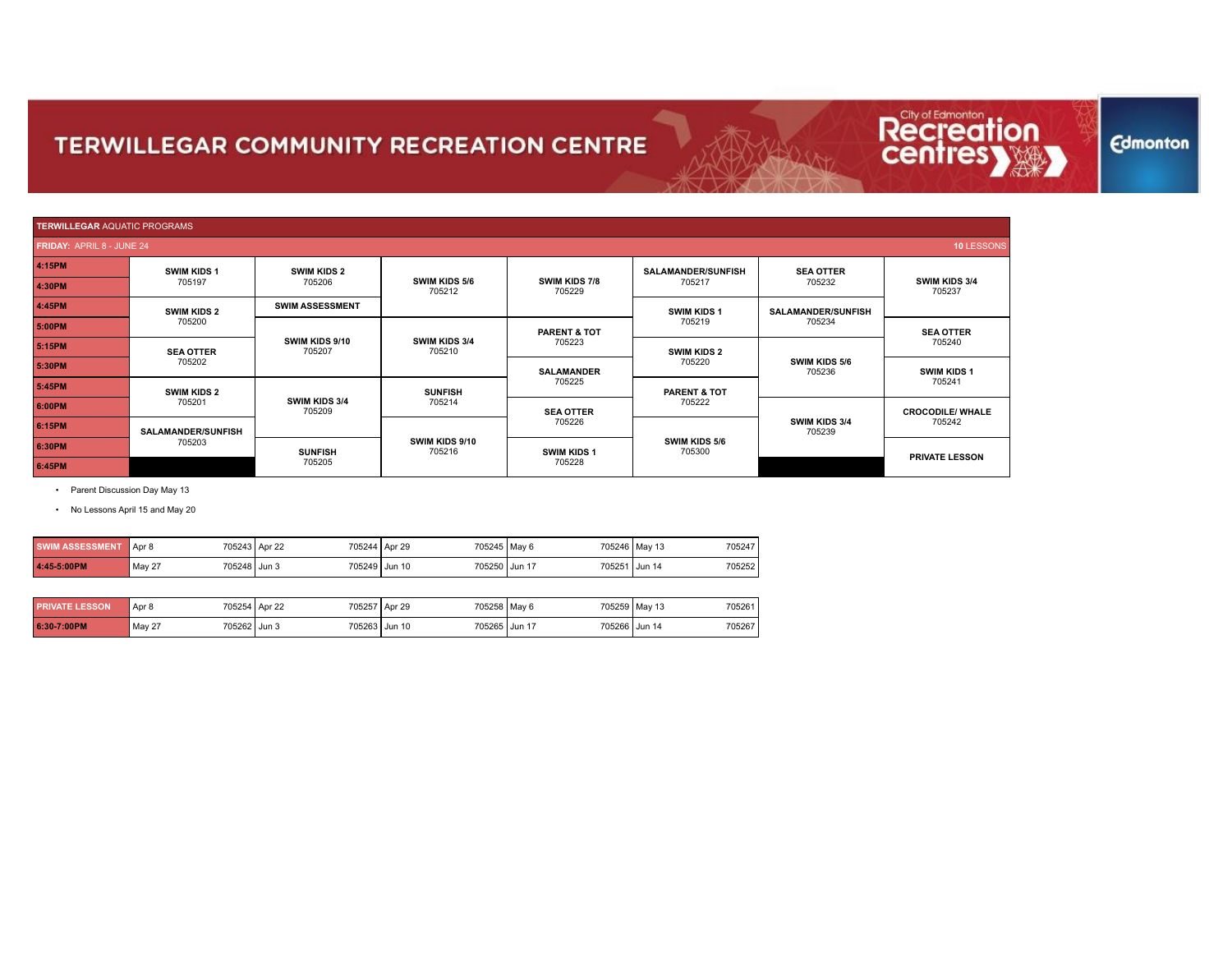| <b>TERWILLEGAR AQUATIC PROGRAMS</b> |                                   |                           |                           |                           |                           |                                |                                    |
|-------------------------------------|-----------------------------------|---------------------------|---------------------------|---------------------------|---------------------------|--------------------------------|------------------------------------|
| <b>SATURDAY: APRIL 9 - JUNE 25</b>  |                                   |                           |                           |                           |                           |                                | 10 LESSONS                         |
| 9:00AM                              | <b>SWIM KIDS 1</b>                |                           |                           |                           | <b>SWIM KIDS 2</b>        | <b>PARENT &amp; TOT</b>        |                                    |
| 9:15AM                              | 705062                            | SWIM KIDS 3/4<br>705070   | SWIM KIDS 5/6<br>705103   | SWIM KIDS 7/8<br>705115   | 705143                    | 705171                         |                                    |
| 9:30AM                              | <b>PARENT &amp; TOT</b>           |                           |                           |                           | <b>SALAMANDER/SUNFISH</b> | SWIM KIDS 1                    |                                    |
| 9:45AM                              | 705063                            |                           | <b>SWIM ASSESSMENT</b>    | SWIM KIDS 1               | 705145                    | 705190                         | <b>BRONZE MEDALLION</b>            |
| 10:00AM                             |                                   | <b>PRIVATE LESSON</b>     | 705118                    |                           | <b>SWIM KIDS 2</b>        | <b>CROCODILE/</b>              | <b>EXAM DATE</b><br><b>JUNE 25</b> |
| 10:15AM                             | SWIM KIDS 5/6<br>705064           | <b>SALAMANDER/SUNFISH</b> | SWIM KIDS 3/4<br>705104   |                           | 705148                    | <b>WHALE</b><br>705195         | 705311                             |
| 10:30AM                             |                                   | 705071                    |                           | <b>SEA OTTER</b>          | <b>SWIM KIDS 2</b>        |                                |                                    |
| 10:45AM                             |                                   |                           | SWIM KIDS 1               | 705120                    | SWIM KIDS 9/10<br>705150  | 705198                         |                                    |
| 11:00AM                             | <b>SALAMANDER/SUNFISH</b>         | <b>SEA OTTER</b>          | 705105                    | SWIM KIDS 1               |                           |                                |                                    |
| 11:15AM                             | 705065                            | 705072                    | PARENT & TOT              | 705123                    |                           |                                |                                    |
| 11:30AM                             | <b>CROCODILE/</b><br><b>WHALE</b> |                           | 705106                    | <b>SWIM KIDS 2</b>        |                           | <b>SWIM KIDS 5/6</b><br>705255 | <b>BRONZE STAR</b><br>705312       |
| 11:45AM                             | 705066                            | SWIM KIDS 7/8<br>705099   |                           | 705133                    | SWIM KIDS 3/4<br>705154   |                                |                                    |
| 12:00PM                             | <b>SWIM KIDS 2</b>                |                           | <b>SALAMANDER/SUNFISH</b> | <b>SEA OTTER</b>          |                           |                                |                                    |
| 12:15PM                             | 705067                            | <b>SWIM KIDS 2</b>        | 705108                    | 705139                    | <b>SALAMANDER/SUNFISH</b> | SWIM KIDS 3/4<br>705256        |                                    |
| 12:30PM                             | <b>SEA OTTER</b>                  | 705100                    | <b>SWIM KIDS 1</b>        | <b>SALAMANDER/SUNFISH</b> | 705160                    |                                |                                    |
| 12:45PM                             | 705068                            | SWIM KIDS 1               | 705112                    | 705142                    |                           |                                |                                    |
| 1:00PM                              | <b>CROCODILE/</b>                 | 705102                    | <b>SWIM KIDS 2</b>        | <b>SEA OTTER</b>          | SWIM KIDS 5/6<br>705164   | SWIM KIDS 9/10<br>705260       |                                    |
| 1:15PM                              | <b>WHALE</b><br>705069            |                           | 705268                    | 705269                    |                           |                                |                                    |

• Parent Discussion day May 14

• No Lessons April 16 and May 21

| <b>PRIVATE LESSON</b>  | Apr 9                  | 705297 Apr 23 | 705299 Apr 30<br>705301 May 7 |               | 705303<br>705302 May 14 |
|------------------------|------------------------|---------------|-------------------------------|---------------|-------------------------|
| 9:45 - 10:15AM         | May 28<br>705304 Jun 4 | 705305 Jun 11 | 705306 Jun 18                 | 705307 Jun 25 | 705308                  |
|                        |                        |               |                               |               |                         |
| <b>SWIM ASSESSMENT</b> | Apr 9                  | 705273 Apr 23 | 705278 Apr 30<br>705281 May 7 |               | 705283<br>705282 May 14 |
| 9:45-10:00AM           | May 28<br>705285 Jun 4 | 705288 Jun 11 | 705290 Jun 18                 | 705293 Jun 25 | 705295                  |

**Edmonton** 

Recreation<br>**Centresy**